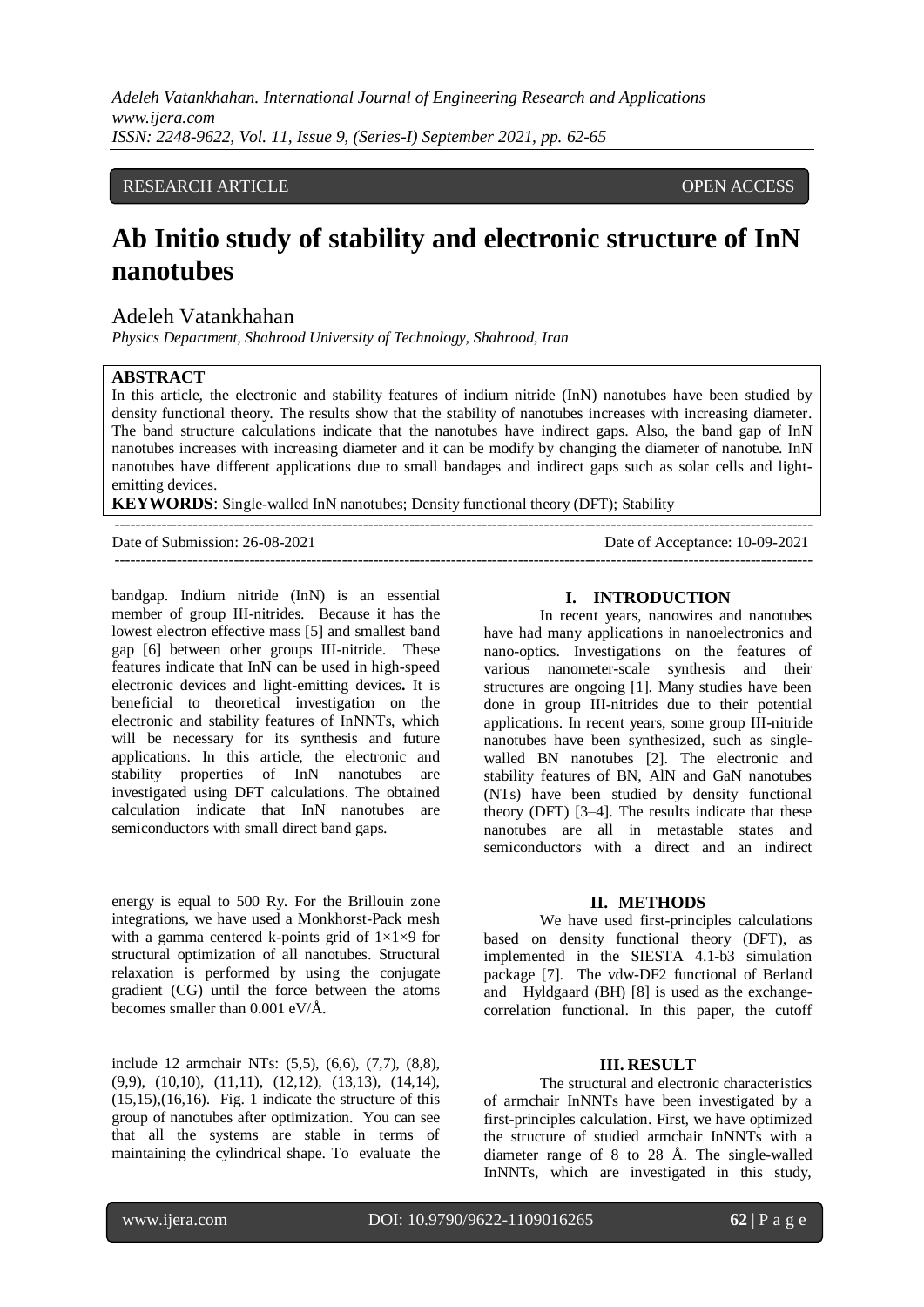a and b are the number of atoms In and N, respectively. The number of atoms in nanotube  $(n)$ , the diameter of the nanotube  $(R)$ , the binding energy per atom  $(E_b)$ , and the amount of bandgap (Eg) is given in Table 1.

stability of the structures, we have calculated the binding energy per atom defined as [9]:

 $E_b = (aE(In) + bE(N) - E(InN))/(a + b)$ where  $E(lnN)$ ,  $E(ln)$ ,  $E(N)$  are the total energy of the nanotube, In atom and N atom, respectively.



Fig. 1. The top of side views of optimized InNNTs **a** (5,5), **b** (8,8),

**Table 1.** The number of atoms in nanotube (n), the nanotube diameter  $(R)$ , the binding energy per atom  $(E<sub>b</sub>)$ , the bandgaps(Eg) for armchair InNNTs.

| nanotube | $n_{\rm tot}$ | $R(\AA)$ | $E_b$ (eV) | $E_{\varrho}$ (eV) |          |
|----------|---------------|----------|------------|--------------------|----------|
| (5,5)    | 20            | 8.855    | 7.7114     | 0.77               | indirect |
| (6, 6)   | 24            | 10.985   | 7.7265     | 0.79               | indirect |
| (7,7)    | 28            | 12.312   | 7.7357     | 0.82               | indirect |
| (8, 8)   | 32            | 13.98    | 7.7419     | 0.83               | indirect |
| (9, 9)   | 36            | 15.78    | 7.7461     | 0.89               | indirect |
| (10,10)  | 40            | 17.47    | 7.7493     | 0.89               | indirect |
| (11, 11) | 44            | 19.26    | 7.7515     | 0.91               | indirect |
| (12,12)  | 48            | 20.97    | 7.7533     | 0.92               | indirect |
| (13,13)  | 52            | 22.75    | 7.7543     | 0.93               | indirect |
| (14, 14) | 56            | 24.5     | 7.7555     | 0.95               | indirect |
| (15,15)  | 60            | 26.24    | 7.7563     | 0.95               | indirect |
| (16,16)  | 64            | 27.99    | 7.7571     | 0.95               | indirect |

Fig. 2 shows that the binding energy changes with increasing chiral for nanotubes. As shown in Fig. 2, the binding energy increases until it reaches an almost constant value. The interaction between the atoms at the edges of the ring decreases with the increase of the nanotube's diameter, so the binding energy and stability increase. The higher the binding energy for each atom, the greater the stability. Therefore, among the nanotubes studied, the armchair InNNTs (16,16) with a diameter of 27,993 have the highest stability.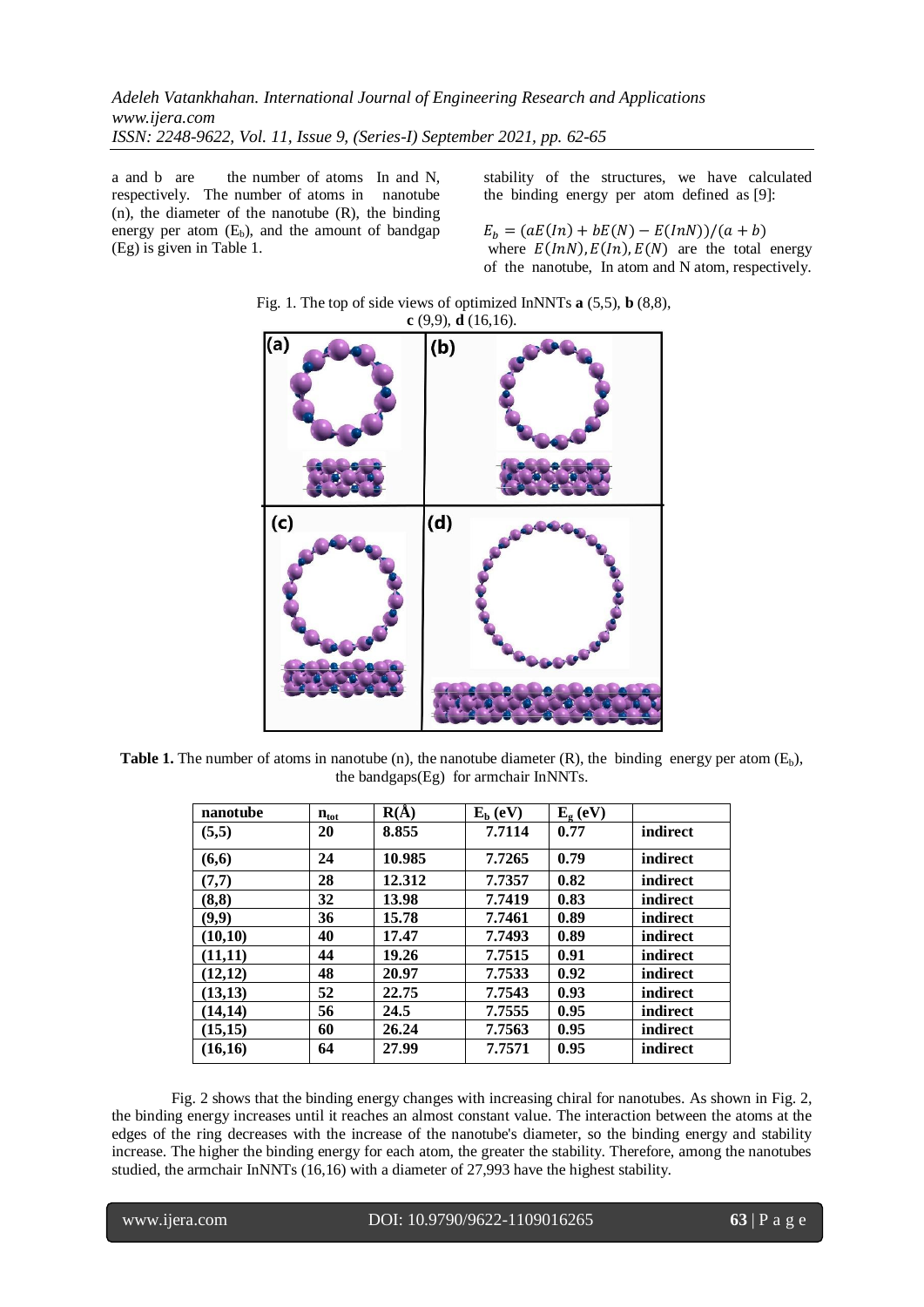*Adeleh Vatankhahan. International Journal of Engineering Research and Applications www.ijera.com ISSN: 2248-9622, Vol. 11, Issue 9, (Series-I) September 2021, pp. 62-65*



**Fig 2. Binding energy of InN nanotube in term of chirality**



**Fig3. Band gaps of InN nanotube in term of chirality**

changes of band gap in terms of nanotube diameter are shown in Fig. 3. The results obtained for InN nanotubes are in agreement with previous studies [2].

study of the electronic properties of structures shows that all nanotubes are semiconductors with direct band gaps and their band gaps have an increasing trend with increasing diameter of nanotubes, which slows down the process of change in higher diameters. To be able to tune the band gap is important in optoelectronic devices, such as lasers

In this step, we investigated the electronic properties of InN nanotubes. The obtained calculation indicates that all of these nanotubes are semiconductors and have an indirect band gap. The

## **IV. CONCLUSIONS**

In this study, the stability of nanotubes was investigated. We optimized the input parameters and the structure of the studied nanotubes. By calculating the binding energy of systems, it is observed that the armchair nanotubes (16, 16) with a diameter of 27,993 have the highest stability. The